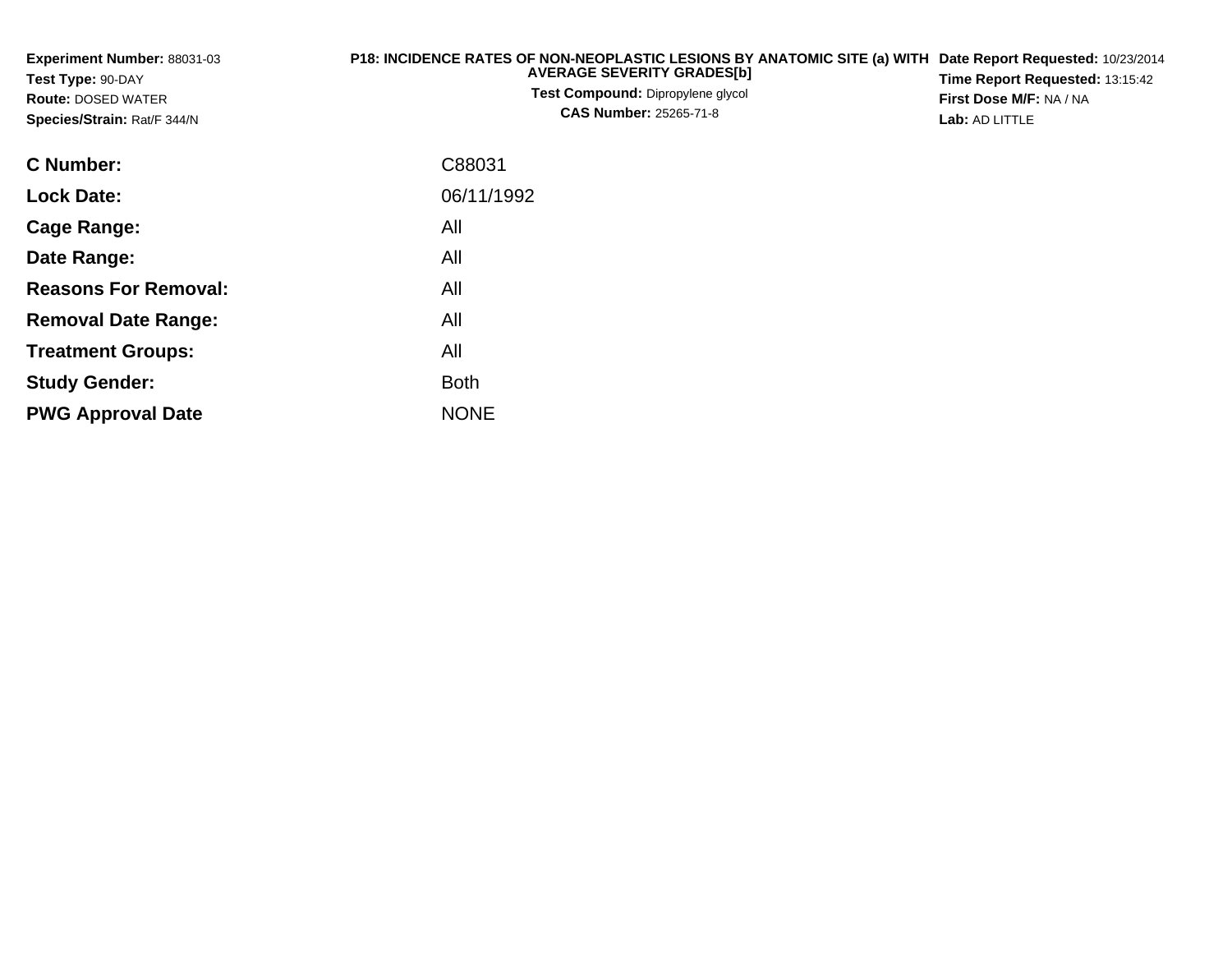| Experiment Number: 88031-03                              |                        | P18: INCIDENCE RATES OF NON-NEOPLASTIC LESIONS BY ANATOMIC SITE (a) WITH Date Report Requested: 10/23/2014<br><b>AVERAGE SEVERITY GRADES[b]</b> |                                   |        |          |                                                                              |  |  |
|----------------------------------------------------------|------------------------|-------------------------------------------------------------------------------------------------------------------------------------------------|-----------------------------------|--------|----------|------------------------------------------------------------------------------|--|--|
| Test Type: 90-DAY                                        |                        |                                                                                                                                                 | Test Compound: Dipropylene glycol |        |          | Time Report Requested: 13:15:42<br>First Dose M/F: NA / NA<br>Lab: AD LITTLE |  |  |
| <b>Route: DOSED WATER</b><br>Species/Strain: Rat/F 344/N | CAS Number: 25265-71-8 |                                                                                                                                                 |                                   |        |          |                                                                              |  |  |
|                                                          |                        |                                                                                                                                                 |                                   |        |          |                                                                              |  |  |
| F 344/N Rat MALE                                         | <b>VEHICLE CONTROL</b> | 0.5%                                                                                                                                            | 1.0%                              | 2.0%   | 4.0%     | 8.0%                                                                         |  |  |
| <b>Disposition Summary</b>                               |                        |                                                                                                                                                 |                                   |        |          |                                                                              |  |  |
| <b>Animals Initially In Study</b>                        | 10                     | 10                                                                                                                                              | 10                                | 10     | 10       | 10                                                                           |  |  |
| <b>Early Deaths</b>                                      |                        |                                                                                                                                                 |                                   |        |          |                                                                              |  |  |
| <b>Survivors</b>                                         |                        |                                                                                                                                                 |                                   |        |          |                                                                              |  |  |
| <b>Terminal Sacrifice</b>                                | 10                     | 10                                                                                                                                              | 10                                | 10     | 10       | 10                                                                           |  |  |
| <b>Animals Examined Microscopically</b>                  | 10                     | 10                                                                                                                                              | 10                                | 10     | 10       | 10                                                                           |  |  |
| <b>ALIMENTARY SYSTEM</b>                                 |                        |                                                                                                                                                 |                                   |        |          |                                                                              |  |  |
| Esophagus                                                | (10)                   | (0)                                                                                                                                             | (0)                               | (0)    | (0)      | (10)                                                                         |  |  |
| Intestine Large, Cecum                                   | (10)                   | (0)                                                                                                                                             | (0)                               | (0)    | (0)      | (10)                                                                         |  |  |
| Intestine Large, Colon                                   | (10)                   | (0)                                                                                                                                             | (0)                               | (0)    | (0)      | (10)                                                                         |  |  |
| Intestine Large, Rectum                                  | (10)                   | (0)                                                                                                                                             | (0)                               | (0)    | (0)      | (10)                                                                         |  |  |
| Intestine Small, Duodenum                                | (10)                   | (0)                                                                                                                                             | (0)                               | (0)    | (0)      | (10)                                                                         |  |  |
| Intestine Small, Ileum                                   | (10)                   | (0)                                                                                                                                             | (0)                               | (0)    | (0)      | (10)                                                                         |  |  |
| Intestine Small, Jejunum                                 | (10)                   | (0)                                                                                                                                             | (0)                               | (0)    | (0)      | (10)                                                                         |  |  |
| Liver                                                    | (10)                   | (2)                                                                                                                                             | (10)                              | (10)   | (10)     | (10)                                                                         |  |  |
| Atypical Focus, Multiple                                 |                        |                                                                                                                                                 |                                   |        |          | 8[3.1]                                                                       |  |  |
| Congestion                                               |                        |                                                                                                                                                 |                                   | 1[1.0] |          |                                                                              |  |  |
| Fatty Change                                             |                        |                                                                                                                                                 |                                   | 9[1.0] | 10 [2.2] | 10[2.8]                                                                      |  |  |
| Fibrosis, Focal                                          |                        |                                                                                                                                                 |                                   |        |          | 1[1.0]                                                                       |  |  |
| Hepatodiaphragmatic Nodule                               |                        |                                                                                                                                                 |                                   |        | 1        |                                                                              |  |  |
| Hepatodiaphragmatic Nodule, Multiple                     |                        | $\mathbf{1}$                                                                                                                                    |                                   |        |          |                                                                              |  |  |
| Necrosis, Focal                                          |                        |                                                                                                                                                 |                                   |        | 4[1.3]   |                                                                              |  |  |
| Pancreas                                                 | (10)                   | (0)                                                                                                                                             | (0)                               | (0)    | (0)      | (10)                                                                         |  |  |
| Acinus, Atrophy, Focal                                   | 1[1.0]                 |                                                                                                                                                 |                                   |        |          |                                                                              |  |  |
| <b>Salivary Glands</b>                                   | (10)                   | (0)                                                                                                                                             | (0)                               | (0)    | (0)      | (10)                                                                         |  |  |
| Stomach, Forestomach                                     | (10)                   | (0)                                                                                                                                             | (1)                               | (0)    | (0)      | (10)                                                                         |  |  |
| Stomach, Glandular                                       | (10)                   | (0)                                                                                                                                             | (0)                               | (0)    | (0)      | (10)                                                                         |  |  |
| Tooth                                                    | (0)                    | (0)                                                                                                                                             | (0)                               | (0)    | (0)      | (1)                                                                          |  |  |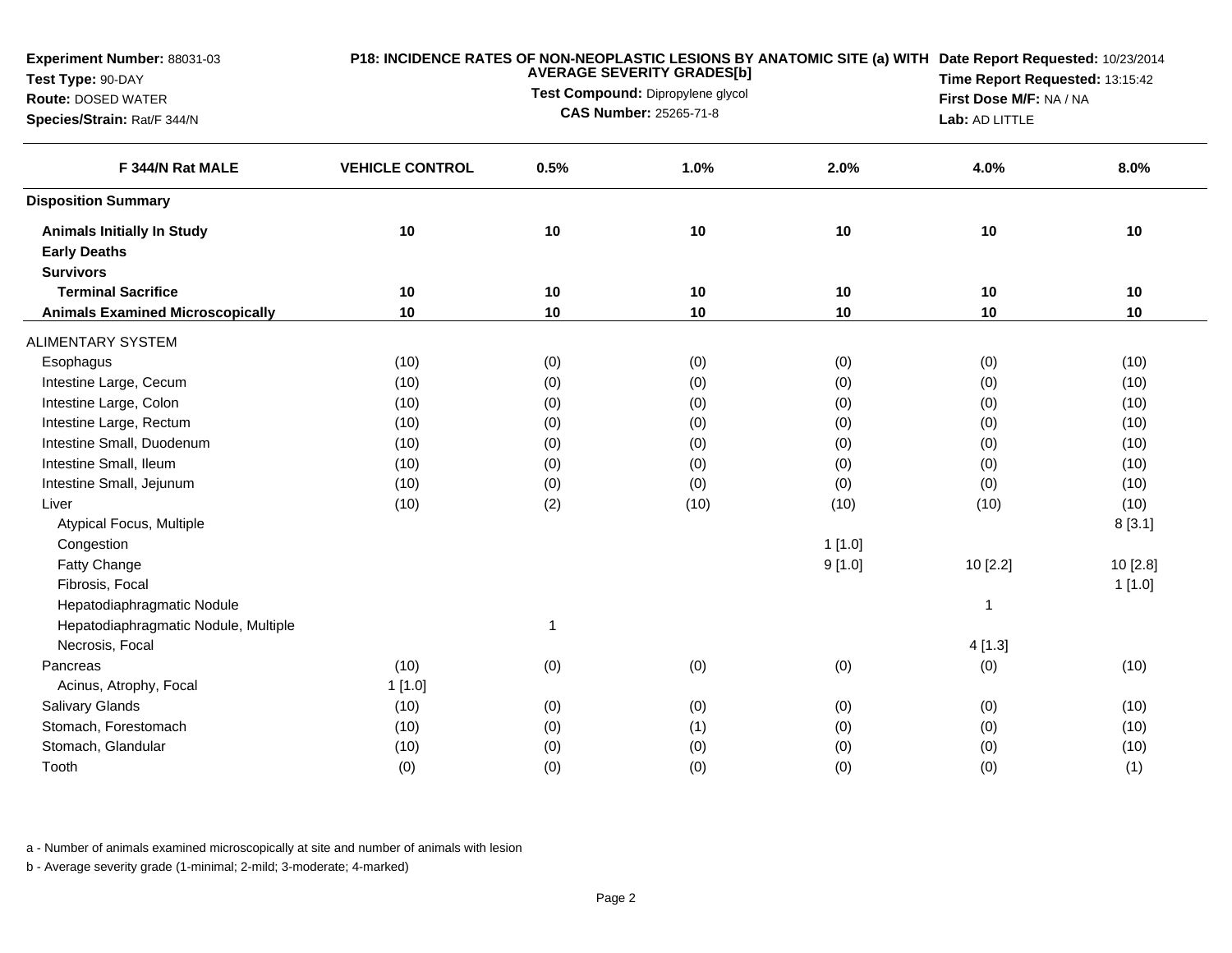| Experiment Number: 88031-03<br>Test Type: 90-DAY         |                        |                               | <b>AVERAGE SEVERITY GRADES[b]</b><br>Test Compound: Dipropylene glycol |        | P18: INCIDENCE RATES OF NON-NEOPLASTIC LESIONS BY ANATOMIC SITE (a) WITH Date Report Requested: 10/23/2014<br>Time Report Requested: 13:15:42 |           |  |  |
|----------------------------------------------------------|------------------------|-------------------------------|------------------------------------------------------------------------|--------|-----------------------------------------------------------------------------------------------------------------------------------------------|-----------|--|--|
| <b>Route: DOSED WATER</b><br>Species/Strain: Rat/F 344/N |                        | <b>CAS Number: 25265-71-8</b> | First Dose M/F: NA / NA<br>Lab: AD LITTLE                              |        |                                                                                                                                               |           |  |  |
| F 344/N Rat MALE                                         | <b>VEHICLE CONTROL</b> | 0.5%                          | 1.0%                                                                   | 2.0%   | 4.0%                                                                                                                                          | 8.0%      |  |  |
| Dentine, Degeneration                                    |                        |                               |                                                                        |        |                                                                                                                                               | $1$ [3.0] |  |  |
| CARDIOVASCULAR SYSTEM                                    |                        |                               |                                                                        |        |                                                                                                                                               |           |  |  |
| <b>Blood Vessel</b>                                      | (10)                   | (0)                           | (0)                                                                    | (0)    | (0)                                                                                                                                           | (10)      |  |  |
| Heart                                                    | (10)                   | (0)                           | (0)                                                                    | (0)    | (0)                                                                                                                                           | (10)      |  |  |
| Cardiomyopathy                                           | 7[1.4]                 |                               |                                                                        |        |                                                                                                                                               |           |  |  |
| <b>ENDOCRINE SYSTEM</b>                                  |                        |                               |                                                                        |        |                                                                                                                                               |           |  |  |
| <b>Adrenal Cortex</b>                                    | (10)                   | (10)                          | (10)                                                                   | (10)   | (10)                                                                                                                                          | (10)      |  |  |
| Capsule, Fibrosis, Focal                                 | 1[2.0]                 |                               |                                                                        |        |                                                                                                                                               |           |  |  |
| Hypertrophy                                              |                        | 7[1.3]                        | 5[1.0]                                                                 | 6[1.0] | 6[1.5]                                                                                                                                        | 10 [2.2]  |  |  |
| Vacuolization Cytoplasmic, Focal                         |                        |                               |                                                                        |        |                                                                                                                                               | 1[1.0]    |  |  |
| Adrenal Medulla                                          | (10)                   | (0)                           | (0)                                                                    | (0)    | (0)                                                                                                                                           | (10)      |  |  |
| Islets, Pancreatic                                       | (10)                   | (0)                           | (0)                                                                    | (0)    | (0)                                                                                                                                           | (10)      |  |  |
| Parathyroid Gland                                        | (9)                    | (0)                           | (0)                                                                    | (0)    | (0)                                                                                                                                           | (8)       |  |  |
| <b>Pituitary Gland</b>                                   | (10)                   | (0)                           | (0)                                                                    | (0)    | (0)                                                                                                                                           | (10)      |  |  |
| <b>Thyroid Gland</b>                                     | (10)                   | (0)                           | (0)                                                                    | (0)    | (0)                                                                                                                                           | (10)      |  |  |
| <b>GENERAL BODY SYSTEM</b><br>None                       |                        |                               |                                                                        |        |                                                                                                                                               |           |  |  |
| <b>GENITAL SYSTEM</b>                                    |                        |                               |                                                                        |        |                                                                                                                                               |           |  |  |
| Epididymis                                               | (10)                   | (0)                           | (0)                                                                    | (0)    | (0)                                                                                                                                           | (10)      |  |  |
| Hypospermia                                              |                        |                               |                                                                        |        |                                                                                                                                               | 6[3.3]    |  |  |
| <b>Preputial Gland</b>                                   | (10)                   | (0)                           | (0)                                                                    | (0)    | (10)                                                                                                                                          | (10)      |  |  |
| Atrophy                                                  |                        |                               |                                                                        |        |                                                                                                                                               | 5[2.0]    |  |  |
| Prostate                                                 | (10)                   | (0)                           | (0)                                                                    | (0)    | (0)                                                                                                                                           | (10)      |  |  |
| Inflammation, Subacute                                   | 2[2.0]                 |                               |                                                                        |        |                                                                                                                                               |           |  |  |
| <b>Seminal Vesicle</b>                                   | (10)                   | (0)                           | (0)                                                                    | (0)    | (0)                                                                                                                                           | (10)      |  |  |
| <b>Depletion Cellular</b>                                |                        |                               |                                                                        |        |                                                                                                                                               | 2[2.5]    |  |  |
| <b>Testes</b>                                            | (10)                   | (0)                           | (0)                                                                    | (0)    | (10)                                                                                                                                          | (10)      |  |  |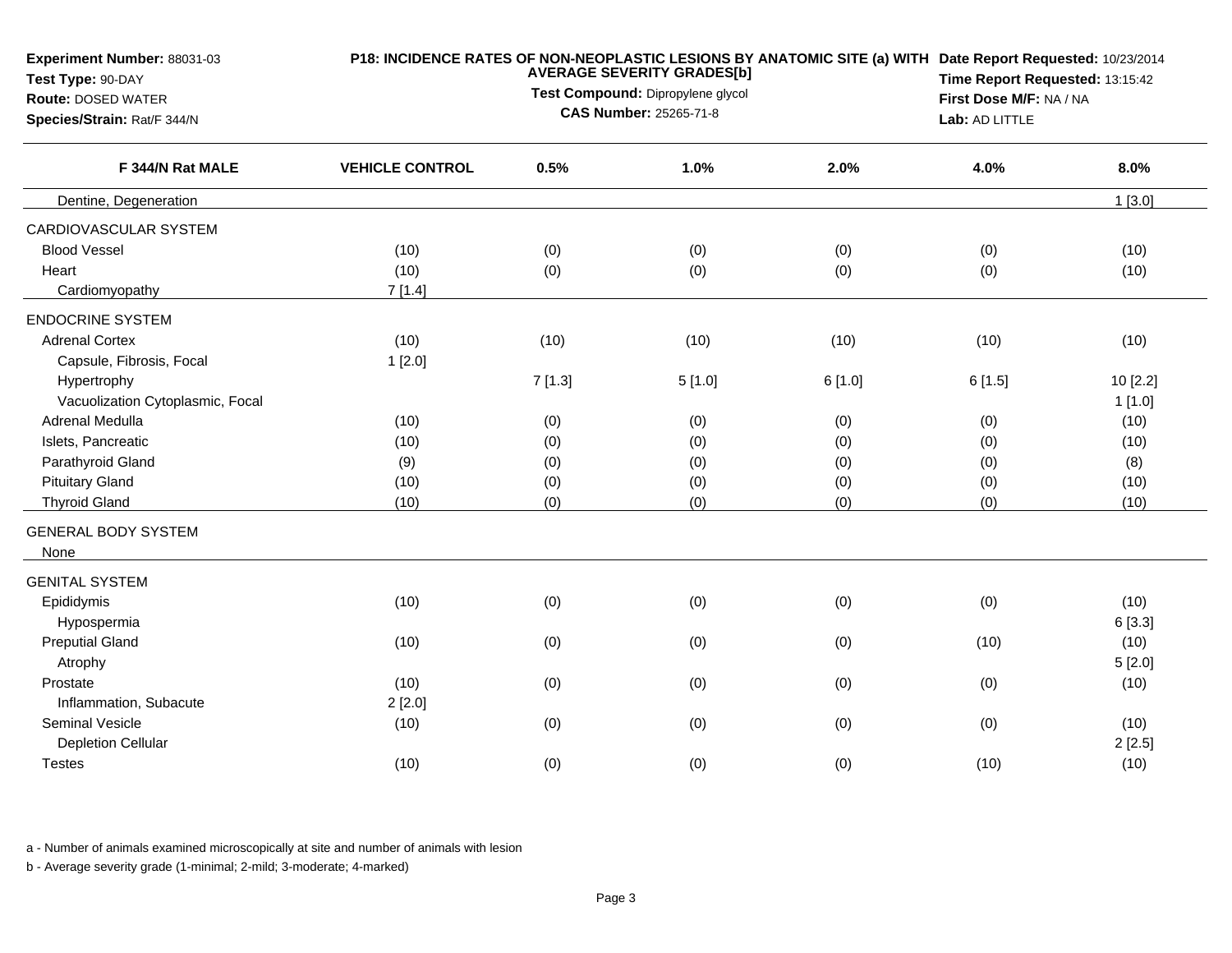| <b>Experiment Number: 88031-03</b><br>Test Type: 90-DAY<br><b>Route: DOSED WATER</b><br>Species/Strain: Rat/F 344/N |                        |      | <b>AVERAGE SEVERITY GRADES[b]</b><br>Test Compound: Dipropylene glycol<br><b>CAS Number: 25265-71-8</b> | P18: INCIDENCE RATES OF NON-NEOPLASTIC LESIONS BY ANATOMIC SITE (a) WITH Date Report Requested: 10/23/2014 | Time Report Requested: 13:15:42<br>First Dose M/F: NA / NA<br>Lab: AD LITTLE |         |
|---------------------------------------------------------------------------------------------------------------------|------------------------|------|---------------------------------------------------------------------------------------------------------|------------------------------------------------------------------------------------------------------------|------------------------------------------------------------------------------|---------|
| F 344/N Rat MALE                                                                                                    | <b>VEHICLE CONTROL</b> | 0.5% | 1.0%                                                                                                    | 2.0%                                                                                                       | 4.0%                                                                         | 8.0%    |
| Atrophy                                                                                                             |                        |      |                                                                                                         |                                                                                                            |                                                                              | 10[3.3] |
| HEMATOPOIETIC SYSTEM                                                                                                |                        |      |                                                                                                         |                                                                                                            |                                                                              |         |
| <b>Bone Marrow</b>                                                                                                  | (10)                   | (0)  | (0)                                                                                                     | (0)                                                                                                        | (0)                                                                          | (10)    |
| Lymph Node                                                                                                          | (0)                    | (0)  | (0)                                                                                                     | (1)                                                                                                        | (2)                                                                          | (0)     |
| Lumbar, Pigmentation, Multifocal                                                                                    |                        |      |                                                                                                         | 1[1.0]                                                                                                     |                                                                              |         |
| Mediastinal, Hemorrhage                                                                                             |                        |      |                                                                                                         |                                                                                                            | 1[3.0]                                                                       |         |
| Renal, Hemorrhage                                                                                                   |                        |      |                                                                                                         | 1[3.0]                                                                                                     | 1[3.0]                                                                       |         |
| Lymph Node, Mandibular                                                                                              | (10)                   | (1)  | (1)                                                                                                     | (0)                                                                                                        | (1)                                                                          | (10)    |
| Hemorrhage                                                                                                          | 4[2.0]                 |      | 1[1.0]                                                                                                  |                                                                                                            | 1[1.0]                                                                       | 4[1.8]  |
| Hyperplasia, Lymphoid                                                                                               |                        |      |                                                                                                         |                                                                                                            |                                                                              | 1[2.0]  |
| Lymph Node, Mesenteric                                                                                              | (10)                   | (0)  | (0)                                                                                                     | (0)                                                                                                        | (0)                                                                          | (10)    |
| Spleen                                                                                                              | (10)                   | (0)  | (0)                                                                                                     | (0)                                                                                                        | (0)                                                                          | (10)    |
| Thymus                                                                                                              | (10)                   | (0)  | (0)                                                                                                     | (0)                                                                                                        | (0)                                                                          | (10)    |
| Hemorrhage                                                                                                          |                        |      |                                                                                                         |                                                                                                            |                                                                              | 3[1.0]  |
| <b>INTEGUMENTARY SYSTEM</b>                                                                                         |                        |      |                                                                                                         |                                                                                                            |                                                                              |         |
| <b>Mammary Gland</b>                                                                                                | (10)                   | (0)  | (0)                                                                                                     | (0)                                                                                                        | (0)                                                                          | (8)     |
| Skin                                                                                                                | (10)                   | (0)  | (0)                                                                                                     | (0)                                                                                                        | (0)                                                                          | (10)    |
| MUSCULOSKELETAL SYSTEM                                                                                              |                        |      |                                                                                                         |                                                                                                            |                                                                              |         |
| Bone                                                                                                                | (10)                   | (0)  | (0)                                                                                                     | (0)                                                                                                        | (10)                                                                         | (10)    |
| NERVOUS SYSTEM                                                                                                      |                        |      |                                                                                                         |                                                                                                            |                                                                              |         |
| <b>Brain</b>                                                                                                        | (10)                   | (0)  | (0)                                                                                                     | (0)                                                                                                        | (0)                                                                          | (10)    |
| <b>RESPIRATORY SYSTEM</b>                                                                                           |                        |      |                                                                                                         |                                                                                                            |                                                                              |         |
| Lung                                                                                                                | (10)                   | (0)  | (0)                                                                                                     | (0)                                                                                                        | (3)                                                                          | (10)    |
| Alveolar Epith, Hyperplasia, Focal                                                                                  | 1[2.0]                 |      |                                                                                                         |                                                                                                            |                                                                              |         |
| Hemorrhage, Focal                                                                                                   |                        |      |                                                                                                         |                                                                                                            | 1[1.0]                                                                       |         |
| Inflammation, Subacute, Focal                                                                                       |                        |      |                                                                                                         |                                                                                                            | 2[2.0]                                                                       |         |
| Nose                                                                                                                | (10)                   | (0)  | (0)                                                                                                     | (0)                                                                                                        | (10)                                                                         | (10)    |
|                                                                                                                     |                        |      |                                                                                                         |                                                                                                            |                                                                              |         |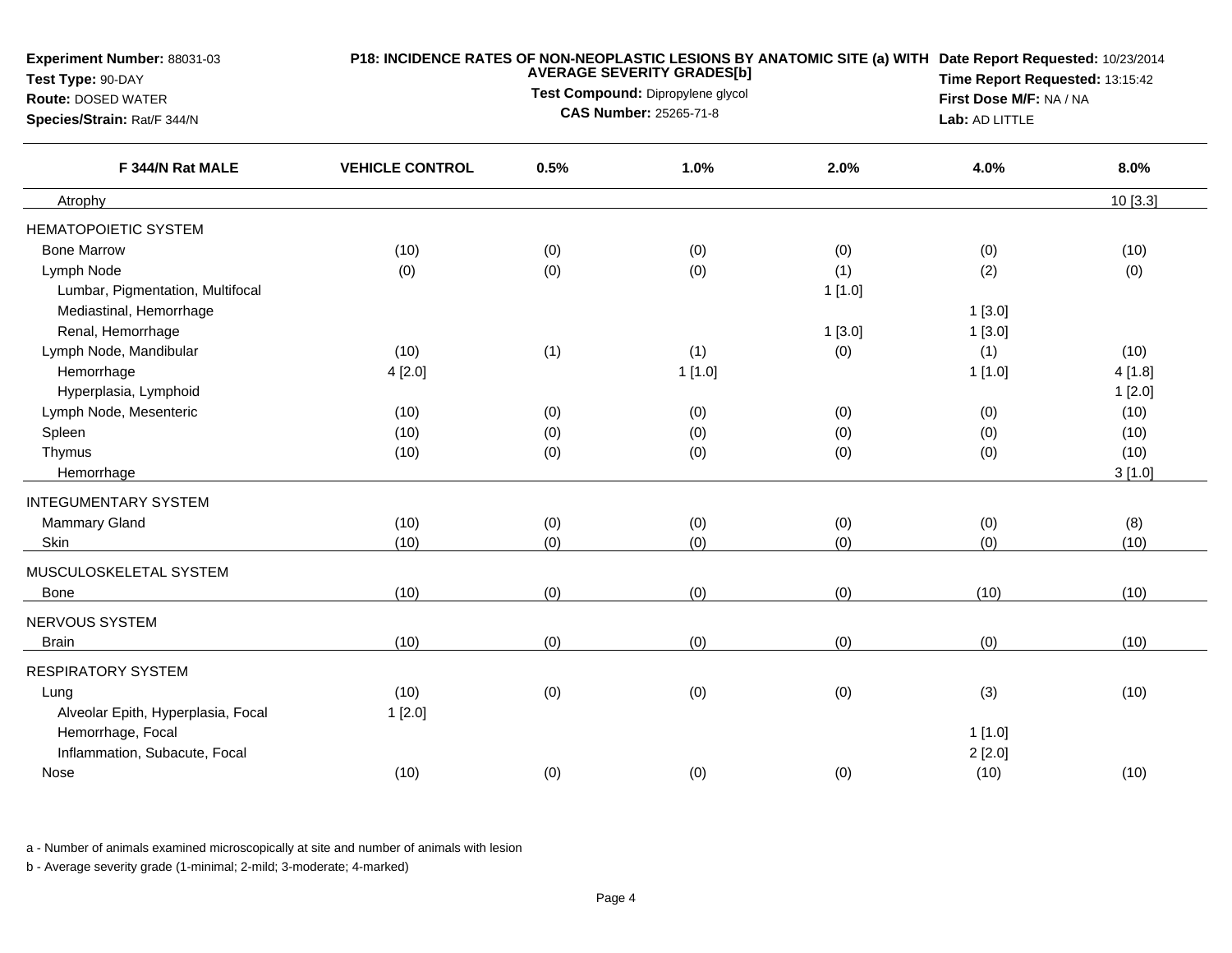| Experiment Number: 88031-03<br>Test Type: 90-DAY<br><b>Route: DOSED WATER</b><br>Species/Strain: Rat/F 344/N | P18: INCIDENCE RATES OF NON-NEOPLASTIC LESIONS BY ANATOMIC SITE (a) WITH<br><b>AVERAGE SEVERITY GRADES[b]</b><br>Test Compound: Dipropylene glycol<br><b>CAS Number: 25265-71-8</b> |        |        |         | Date Report Requested: 10/23/2014<br>Time Report Requested: 13:15:42<br>First Dose M/F: NA / NA<br>Lab: AD LITTLE |          |  |
|--------------------------------------------------------------------------------------------------------------|-------------------------------------------------------------------------------------------------------------------------------------------------------------------------------------|--------|--------|---------|-------------------------------------------------------------------------------------------------------------------|----------|--|
| F 344/N Rat MALE                                                                                             | <b>VEHICLE CONTROL</b>                                                                                                                                                              | 0.5%   | 1.0%   | 2.0%    | 4.0%                                                                                                              | 8.0%     |  |
| Fungus                                                                                                       | 1[2.0]                                                                                                                                                                              |        |        |         | 1[2.0]                                                                                                            |          |  |
| Hemorrhage                                                                                                   |                                                                                                                                                                                     |        |        |         | 1[2.0]                                                                                                            |          |  |
| Inflammation, Acute                                                                                          | 1[2.0]                                                                                                                                                                              |        |        |         | 1[2.0]                                                                                                            |          |  |
| Olfactory Epi, Degeneration, Focal                                                                           |                                                                                                                                                                                     |        |        |         |                                                                                                                   | 10[3.1]  |  |
| Trachea                                                                                                      | (10)                                                                                                                                                                                | (0)    | (0)    | (0)     | (0)                                                                                                               | (10)     |  |
| SPECIAL SENSES SYSTEM<br>None                                                                                |                                                                                                                                                                                     |        |        |         |                                                                                                                   |          |  |
| URINARY SYSTEM                                                                                               |                                                                                                                                                                                     |        |        |         |                                                                                                                   |          |  |
| Kidney                                                                                                       | (10)                                                                                                                                                                                | (10)   | (10)   | (10)    | (10)                                                                                                              | (10)     |  |
| Infiltration Cellular, Lymphocyte                                                                            | 1[1.0]                                                                                                                                                                              | 1[1.0] | 1[1.0] | 2[1.0]  | 6[1.0]                                                                                                            | 4 [1.0]  |  |
| Renal Tubule, Casts Protein                                                                                  |                                                                                                                                                                                     |        | 3[1.0] | 4 [1.0] | 10 [1.3]                                                                                                          | 10 [1.8] |  |
| Renal Tubule, Hemorrhage                                                                                     |                                                                                                                                                                                     |        |        |         |                                                                                                                   | 1[1.0]   |  |
| Renal Tubule, Regeneration                                                                                   | 6[1.0]                                                                                                                                                                              | 2[1.0] | 7[1.0] | 4 [1.0] | 9[1.2]                                                                                                            | 8[1.0]   |  |
| <b>Urinary Bladder</b>                                                                                       | (10)                                                                                                                                                                                | (0)    | (0)    | (0)     | (0)                                                                                                               | (10)     |  |

\*\*\*END OF MALE DATA\*\*\*

a - Number of animals examined microscopically at site and number of animals with lesion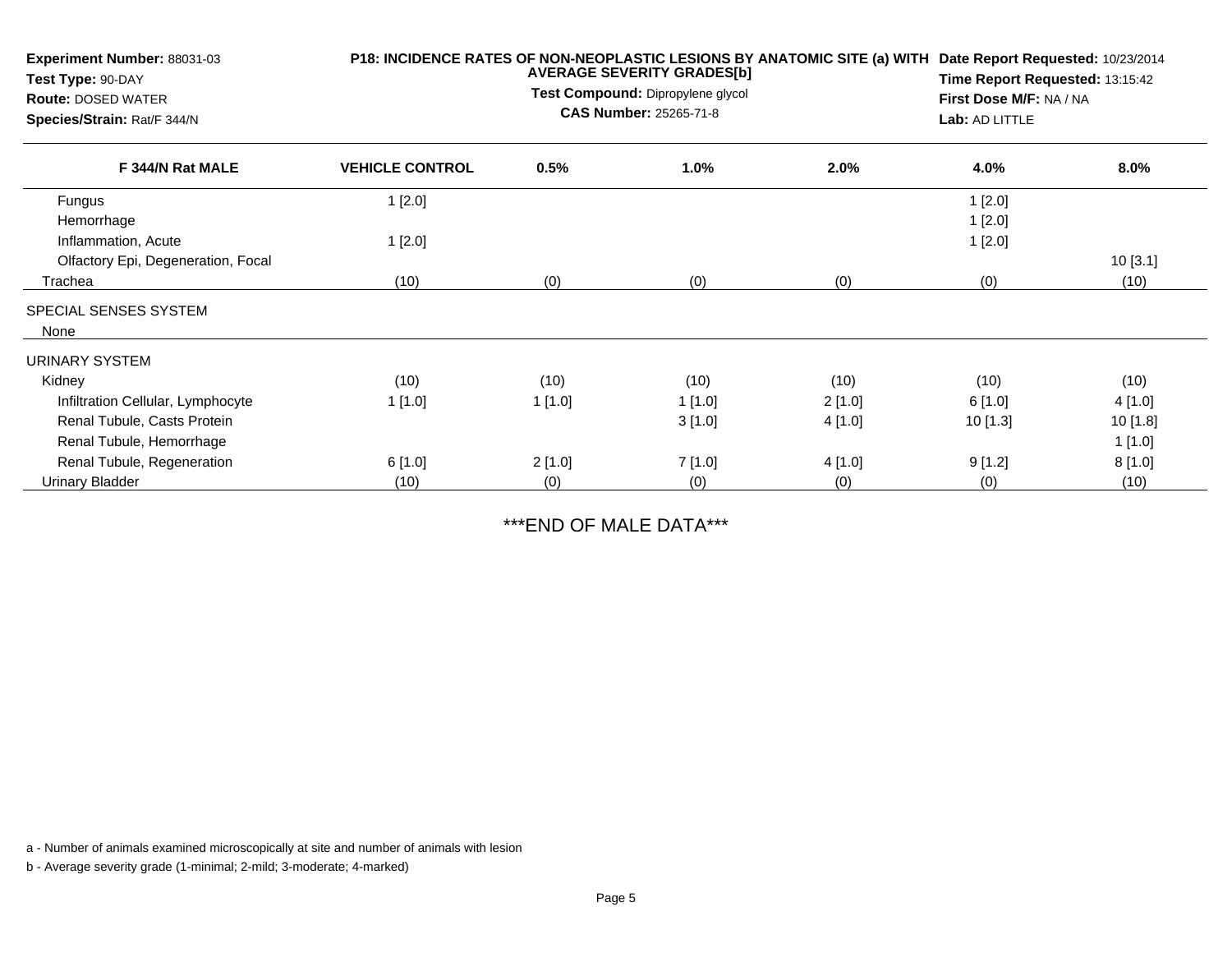| Experiment Number: 88031-03<br>Test Type: 90-DAY |                                   | P18: INCIDENCE RATES OF NON-NEOPLASTIC LESIONS BY ANATOMIC SITE (a) WITH Date Report Requested: 10/23/2014<br><b>AVERAGE SEVERITY GRADES[b]</b> |                               |                         |                | Time Report Requested: 13:15:42                                                                                                                                          |  |  |
|--------------------------------------------------|-----------------------------------|-------------------------------------------------------------------------------------------------------------------------------------------------|-------------------------------|-------------------------|----------------|--------------------------------------------------------------------------------------------------------------------------------------------------------------------------|--|--|
| Route: DOSED WATER                               | Test Compound: Dipropylene glycol |                                                                                                                                                 |                               | First Dose M/F: NA / NA |                |                                                                                                                                                                          |  |  |
| Species/Strain: Rat/F 344/N                      |                                   |                                                                                                                                                 | <b>CAS Number: 25265-71-8</b> |                         | Lab: AD LITTLE | 8.0%<br>10<br>10<br>10<br>(10)<br>(10)<br>(10)<br>(10)<br>(10)<br>(10)<br>(10)<br>(10)<br>1[2.0]<br>10 [2.0]<br>$\mathbf{1}$<br>(10)<br>1[2.0]<br>1[1.0]<br>(10)<br>(10) |  |  |
| F 344/N Rat FEMALE                               | <b>VEHICLE CONTROL</b>            | 0.5%                                                                                                                                            | 1.0%                          | 2.0%                    | 4.0%           |                                                                                                                                                                          |  |  |
| <b>Disposition Summary</b>                       |                                   |                                                                                                                                                 |                               |                         |                |                                                                                                                                                                          |  |  |
| <b>Animals Initially In Study</b>                | 10                                | 10                                                                                                                                              | 10                            | 10                      | 10             |                                                                                                                                                                          |  |  |
| <b>Early Deaths</b>                              |                                   |                                                                                                                                                 |                               |                         |                |                                                                                                                                                                          |  |  |
| <b>Survivors</b>                                 |                                   |                                                                                                                                                 |                               |                         |                |                                                                                                                                                                          |  |  |
| <b>Terminal Sacrifice</b>                        | 10                                | 10                                                                                                                                              | 10                            | 10                      | 10             |                                                                                                                                                                          |  |  |
| <b>Animals Examined Microscopically</b>          | 10                                | 10                                                                                                                                              | 10                            | 10                      | 10             |                                                                                                                                                                          |  |  |
| <b>ALIMENTARY SYSTEM</b>                         |                                   |                                                                                                                                                 |                               |                         |                |                                                                                                                                                                          |  |  |
| Esophagus                                        | (10)                              | (0)                                                                                                                                             | (0)                           | (0)                     | (0)            |                                                                                                                                                                          |  |  |
| Intestine Large, Cecum                           | (10)                              | (0)                                                                                                                                             | (0)                           | (0)                     | (0)            |                                                                                                                                                                          |  |  |
| Intestine Large, Colon                           | (10)                              | (0)                                                                                                                                             | (0)                           | (0)                     | (0)            |                                                                                                                                                                          |  |  |
| Intestine Large, Rectum                          | (10)                              | (0)                                                                                                                                             | (0)                           | (0)                     | (0)            |                                                                                                                                                                          |  |  |
| Intestine Small, Duodenum                        | (10)                              | (0)                                                                                                                                             | (0)                           | (0)                     | (0)            |                                                                                                                                                                          |  |  |
| Intestine Small, Ileum                           | (10)                              | (0)                                                                                                                                             | (0)                           | (0)                     | (0)            |                                                                                                                                                                          |  |  |
| Intestine Small, Jejunum                         | (10)                              | (0)                                                                                                                                             | (0)                           | (0)                     | (0)            |                                                                                                                                                                          |  |  |
| Liver                                            | (10)                              | (0)                                                                                                                                             | (1)                           | (3)                     | (10)           |                                                                                                                                                                          |  |  |
| <b>Atypical Focus</b>                            |                                   |                                                                                                                                                 |                               |                         |                |                                                                                                                                                                          |  |  |
| Developmental Malformation, Focal                | 1[2.0]                            |                                                                                                                                                 |                               |                         |                |                                                                                                                                                                          |  |  |
| Fatty Change                                     |                                   |                                                                                                                                                 |                               |                         |                |                                                                                                                                                                          |  |  |
| Hepatodiaphragmatic Nodule                       | $\mathbf{1}$                      |                                                                                                                                                 |                               | $\overline{c}$          | 1[3.0]         |                                                                                                                                                                          |  |  |
| Hepatodiaphragmatic Nodule, Multiple             |                                   |                                                                                                                                                 | 1[3.0]                        |                         |                |                                                                                                                                                                          |  |  |
| Pancreas                                         | (10)                              | (0)                                                                                                                                             | (0)                           | (0)                     | (0)            |                                                                                                                                                                          |  |  |
| Acinus, Atrophy, Focal                           | 2[1.5]                            |                                                                                                                                                 |                               |                         |                |                                                                                                                                                                          |  |  |
| Ectopic Liver, Focal                             |                                   |                                                                                                                                                 |                               |                         |                |                                                                                                                                                                          |  |  |
| Salivary Glands                                  | (10)                              | (0)                                                                                                                                             | (0)                           | (0)                     | (0)            |                                                                                                                                                                          |  |  |
| Stomach, Forestomach                             | (10)                              | (0)                                                                                                                                             | (0)                           | (0)                     | (0)            |                                                                                                                                                                          |  |  |
| Stomach, Glandular                               | (10)                              | (0)                                                                                                                                             | (0)                           | (0)                     | (0)            | (10)                                                                                                                                                                     |  |  |
| CARDIOVASCULAR SYSTEM                            |                                   |                                                                                                                                                 |                               |                         |                |                                                                                                                                                                          |  |  |
| <b>Blood Vessel</b>                              | (10)                              | (0)                                                                                                                                             | (0)                           | (0)                     | (0)            | (9)                                                                                                                                                                      |  |  |
|                                                  |                                   |                                                                                                                                                 |                               |                         |                |                                                                                                                                                                          |  |  |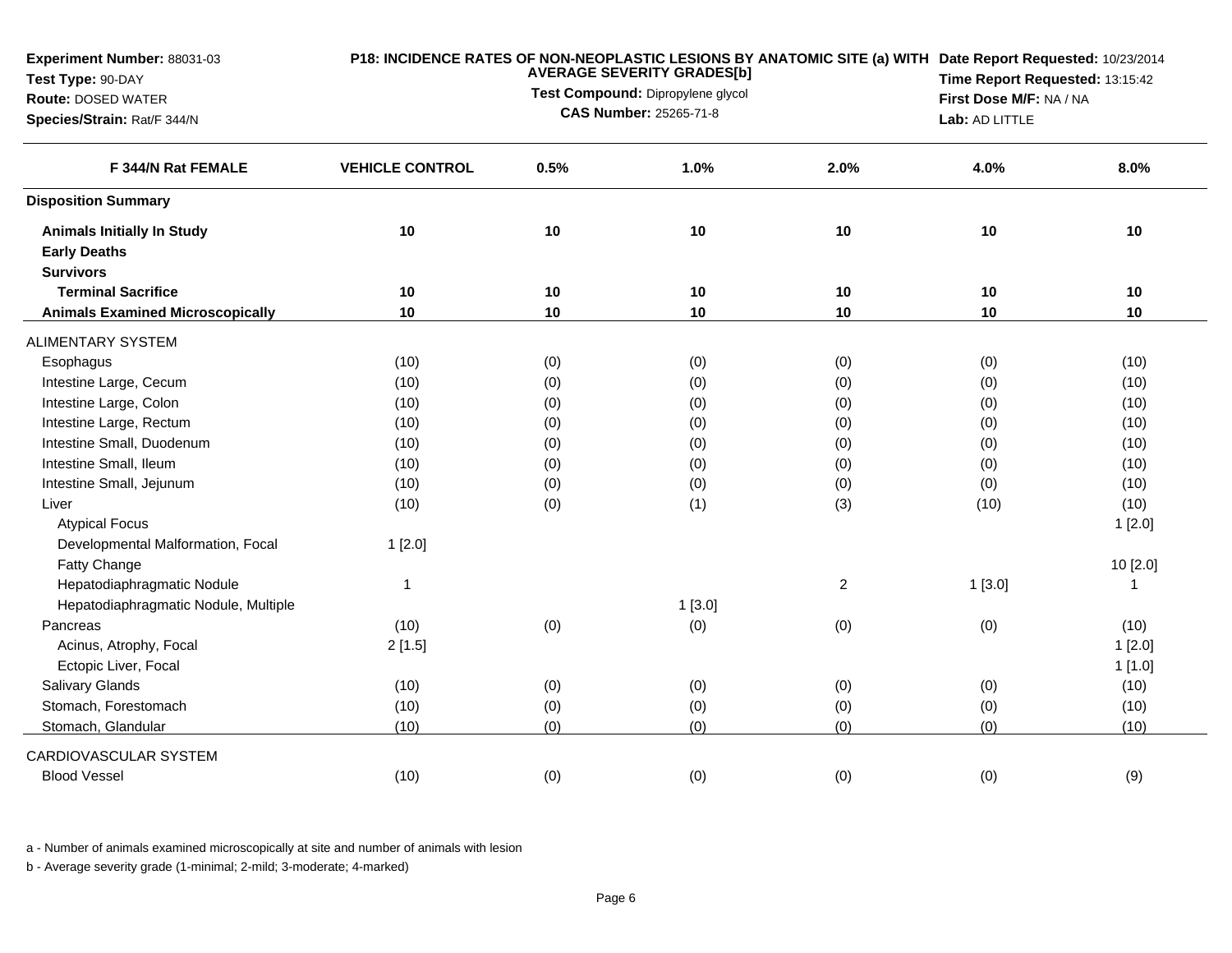| Experiment Number: 88031-03<br>Test Type: 90-DAY<br>Route: DOSED WATER<br>Species/Strain: Rat/F 344/N |                        | P18: INCIDENCE RATES OF NON-NEOPLASTIC LESIONS BY ANATOMIC SITE (a) WITH Date Report Requested: 10/23/2014<br>Time Report Requested: 13:15:42<br>First Dose M/F: NA / NA<br>Lab: AD LITTLE |          |          |          |                |
|-------------------------------------------------------------------------------------------------------|------------------------|--------------------------------------------------------------------------------------------------------------------------------------------------------------------------------------------|----------|----------|----------|----------------|
| F 344/N Rat FEMALE                                                                                    | <b>VEHICLE CONTROL</b> | 0.5%                                                                                                                                                                                       | 1.0%     | 2.0%     | 4.0%     | 8.0%           |
| Heart<br>Cardiomyopathy                                                                               | (10)                   | (0)                                                                                                                                                                                        | (0)      | (0)      | (0)      | (10)<br>1[1.0] |
| <b>ENDOCRINE SYSTEM</b>                                                                               |                        |                                                                                                                                                                                            |          |          |          |                |
| <b>Adrenal Cortex</b><br>Hyperplasia, Focal                                                           | (10)<br>1[2.0]         | (10)                                                                                                                                                                                       | (10)     | (10)     | (10)     | (10)           |
| Hypertrophy                                                                                           |                        | 8[1.3]                                                                                                                                                                                     | 10 [1.6] | 10 [1.4] | 10 [1.7] | 9[1.1]         |
| Adrenal Medulla                                                                                       | (10)                   | (0)                                                                                                                                                                                        | (0)      | (1)      | (0)      | (10)           |
| Islets, Pancreatic                                                                                    | (10)                   | (0)                                                                                                                                                                                        | (0)      | (0)      | (0)      | (10)           |
| Parathyroid Gland                                                                                     | (8)                    | (0)                                                                                                                                                                                        | (0)      | (0)      | (0)      | (8)            |
| <b>Pituitary Gland</b>                                                                                | (10)                   | (0)                                                                                                                                                                                        | (1)      | (0)      | (0)      | (10)           |
| Pars Distalis, Hyperplasia, Focal                                                                     |                        |                                                                                                                                                                                            | 1[2.0]   |          |          |                |
| <b>Thyroid Gland</b>                                                                                  | (10)                   | (0)                                                                                                                                                                                        | (0)      | (0)      | (0)      | (10)           |
| <b>GENERAL BODY SYSTEM</b><br>None                                                                    |                        |                                                                                                                                                                                            |          |          |          |                |
| <b>GENITAL SYSTEM</b>                                                                                 |                        |                                                                                                                                                                                            |          |          |          |                |
| <b>Clitoral Gland</b>                                                                                 | (10)                   | (0)                                                                                                                                                                                        | (0)      | (0)      | (0)      | (9)            |
| Ovary                                                                                                 | (10)                   | (0)                                                                                                                                                                                        | (3)      | (0)      | (1)      | (10)           |
| Cyst                                                                                                  |                        |                                                                                                                                                                                            |          |          | 1[3.0]   |                |
| Uterus                                                                                                | (10)                   | (1)                                                                                                                                                                                        | (1)      | (3)      | (3)      | (10)           |
| Atrophy                                                                                               |                        |                                                                                                                                                                                            |          |          |          | 2[2.0]         |
| Dilatation                                                                                            | 1[3.0]                 | 1[3.0]                                                                                                                                                                                     | 1[2.0]   | 3[1.7]   | 2[2.0]   | 1[3.0]         |
| <b>HEMATOPOIETIC SYSTEM</b>                                                                           |                        |                                                                                                                                                                                            |          |          |          |                |
| <b>Bone Marrow</b>                                                                                    | (10)                   | (0)                                                                                                                                                                                        | (0)      | (0)      | (0)      | (10)           |
| Lymph Node                                                                                            | (1)                    | (0)                                                                                                                                                                                        | (1)      | (2)      | (1)      | (0)            |
| Bronchial, Hemorrhage                                                                                 | 1[1.0]                 |                                                                                                                                                                                            |          |          |          |                |
| Mediastinal, Hemorrhage                                                                               |                        |                                                                                                                                                                                            | 1[2.0]   | 2[1.5]   |          |                |
| Renal, Hemorrhage                                                                                     |                        |                                                                                                                                                                                            |          |          | 1[2.0]   |                |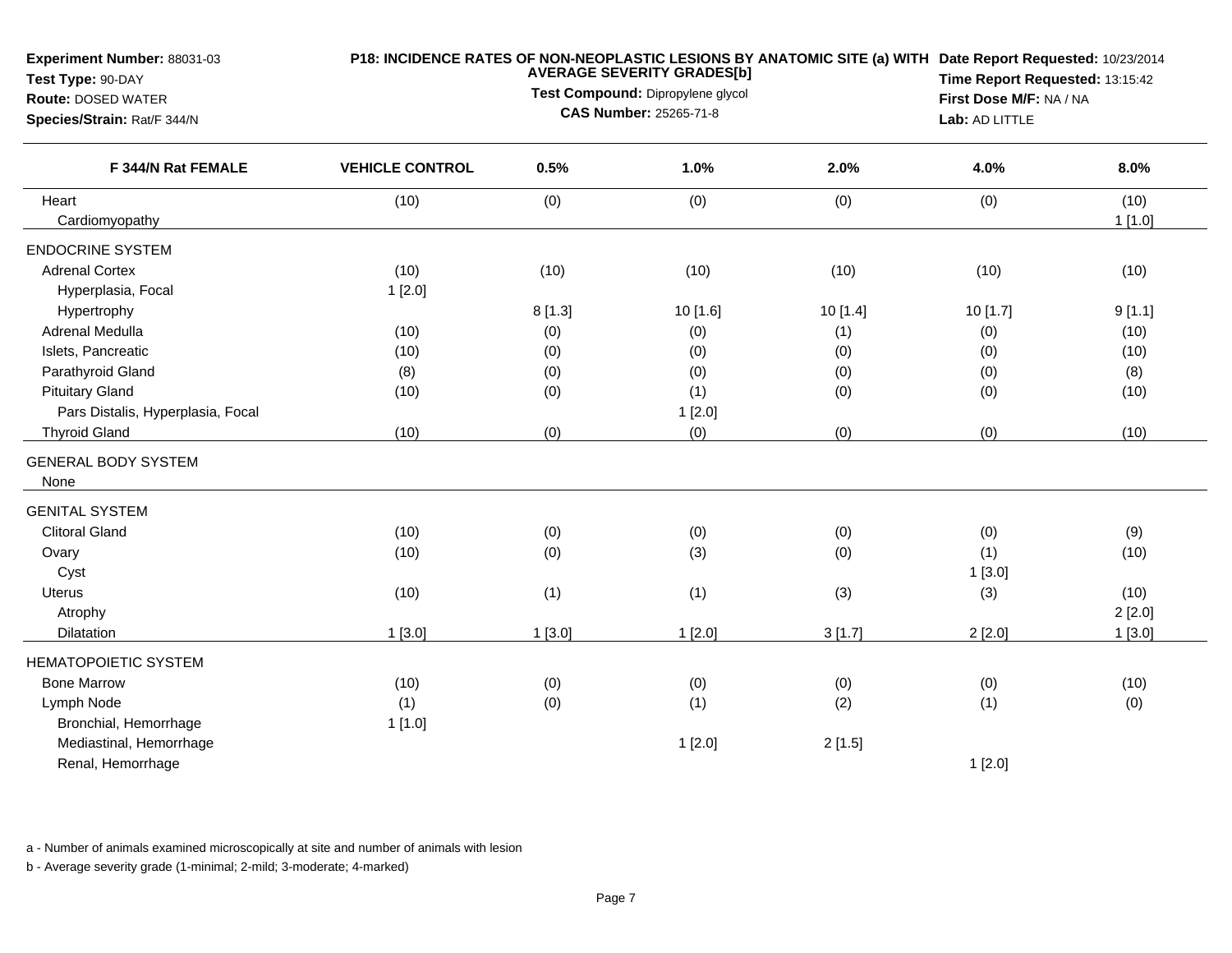| Experiment Number: 88031-03<br>Test Type: 90-DAY  |                        |      | <b>AVERAGE SEVERITY GRADES[b]</b> | P18: INCIDENCE RATES OF NON-NEOPLASTIC LESIONS BY ANATOMIC SITE (a) WITH Date Report Requested: 10/23/2014 | Time Report Requested: 13:15:42 |              |
|---------------------------------------------------|------------------------|------|-----------------------------------|------------------------------------------------------------------------------------------------------------|---------------------------------|--------------|
| <b>Route: DOSED WATER</b>                         |                        |      | Test Compound: Dipropylene glycol |                                                                                                            | First Dose M/F: NA / NA         |              |
| Species/Strain: Rat/F 344/N<br>F 344/N Rat FEMALE |                        |      | <b>CAS Number: 25265-71-8</b>     |                                                                                                            | Lab: AD LITTLE                  |              |
|                                                   | <b>VEHICLE CONTROL</b> | 0.5% | 1.0%                              | 2.0%                                                                                                       | 4.0%                            | 8.0%         |
| Lymph Node, Mandibular                            | (10)                   | (1)  | (1)                               | (2)                                                                                                        | (0)                             | (10)         |
| Hemorrhage                                        | 2[2.0]                 |      | 1[2.0]                            | 2[2.0]                                                                                                     |                                 | 1[2.0]       |
| Lymph Node, Mesenteric                            | (10)                   | (0)  | (0)                               | (0)                                                                                                        | (0)                             | (10)         |
| Spleen                                            | (10)                   | (0)  | (0)                               | (0)                                                                                                        | (0)                             | (10)         |
| <b>Ectopic Tissue</b>                             |                        |      |                                   |                                                                                                            |                                 | $\mathbf{1}$ |
| Thymus                                            | (10)                   | (2)  | (1)                               | (0)                                                                                                        | (1)                             | (10)         |
| Hemorrhage                                        | 1[1.0]                 |      | 1[1.0]                            |                                                                                                            |                                 |              |
| <b>INTEGUMENTARY SYSTEM</b>                       |                        |      |                                   |                                                                                                            |                                 |              |
| Mammary Gland                                     | (10)                   | (0)  | (0)                               | (0)                                                                                                        | (0)                             | (10)         |
| Skin                                              | (10)                   | (1)  | (0)                               | (0)                                                                                                        | (0)                             | (10)         |
| MUSCULOSKELETAL SYSTEM                            |                        |      |                                   |                                                                                                            |                                 |              |
| Bone                                              | (10)                   | (0)  | (0)                               | (0)                                                                                                        | (10)                            | (10)         |
| NERVOUS SYSTEM                                    |                        |      |                                   |                                                                                                            |                                 |              |
| <b>Brain</b>                                      | (10)                   | (0)  | (0)                               | (0)                                                                                                        | (0)                             | (10)         |
| <b>RESPIRATORY SYSTEM</b>                         |                        |      |                                   |                                                                                                            |                                 |              |
| Lung                                              | (10)                   | (0)  | (0)                               | (0)                                                                                                        | (0)                             | (10)         |
| Hemorrhage, Focal                                 | 3[1.0]                 |      |                                   |                                                                                                            |                                 | 1[1.0]       |
| Infiltration Cellular, Lymphocyte                 | 2[2.0]                 |      |                                   |                                                                                                            |                                 |              |
| Inflammation, Subacute, Focal                     | 1[1.0]                 |      |                                   |                                                                                                            |                                 |              |
| Nose                                              | (10)                   | (0)  | (0)                               | (0)                                                                                                        | (10)                            | (10)         |
| Olfactory Epi, Degeneration, Focal                |                        |      |                                   |                                                                                                            |                                 | 10[3.1]      |
| Respirat Epith, Degeneration, Focal               |                        |      |                                   |                                                                                                            |                                 | 1[2.0]       |
| Trachea                                           | (10)                   | (0)  | (0)                               | (0)                                                                                                        | (0)                             | (10)         |
| SPECIAL SENSES SYSTEM                             |                        |      |                                   |                                                                                                            |                                 |              |
| None                                              |                        |      |                                   |                                                                                                            |                                 |              |
| <b>URINARY SYSTEM</b>                             |                        |      |                                   |                                                                                                            |                                 |              |
| Kidney                                            | (10)                   | (10) | (10)                              | (10)                                                                                                       | (10)                            | (10)         |
|                                                   |                        |      |                                   |                                                                                                            |                                 |              |